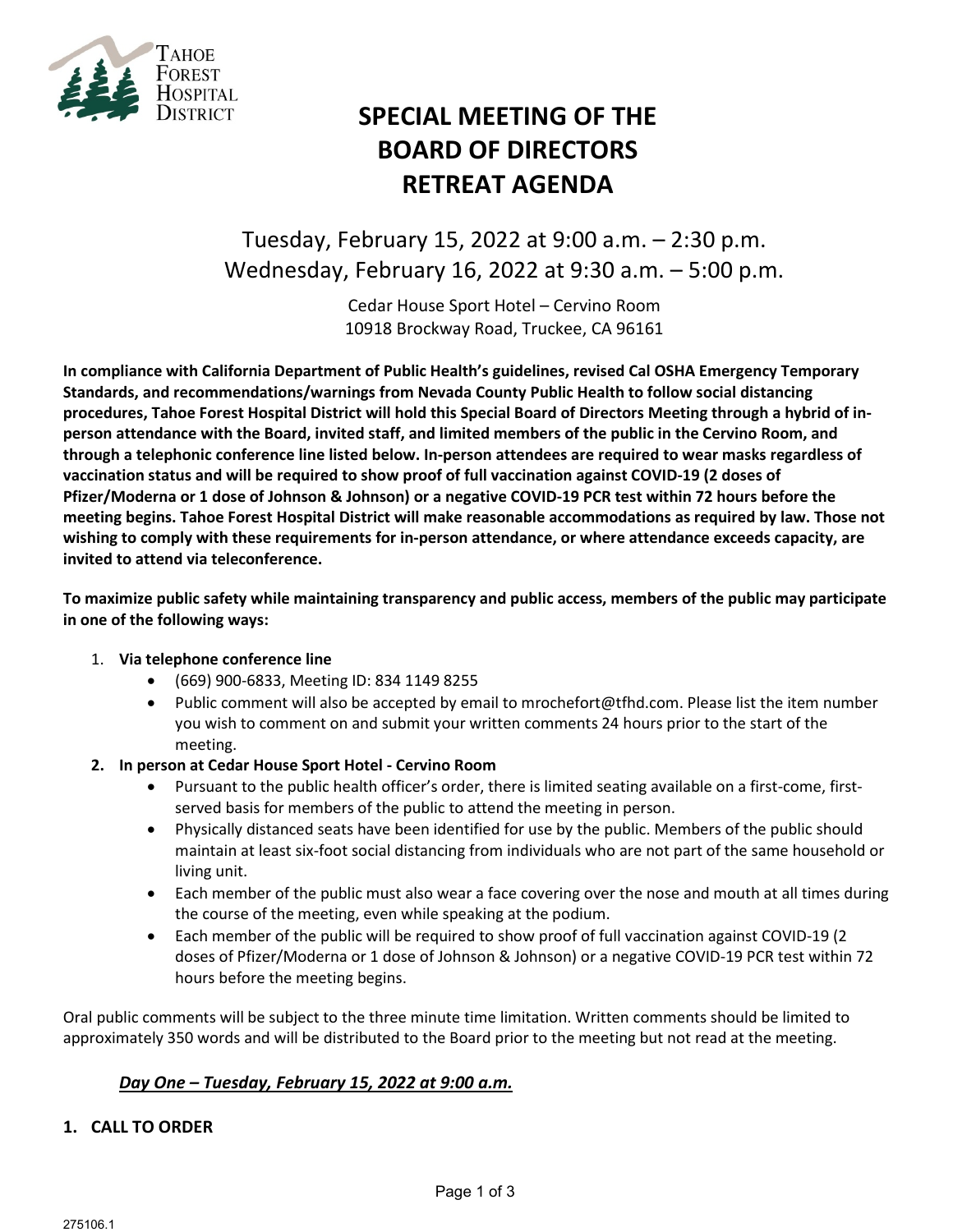# **2. ROLL CALL**

# **3. INPUT – AUDIENCE**

This is an opportunity for members of the public to address the Board on items which are not on the agenda. Comments are limited to three minutes. Written comments should be submitted to the Board Clerk 24 hours prior to the meeting to allow for distribution. Under Government Code Section 54954.2 – Brown Act, the Board cannot take action on any item not on the agenda. The Board may choose to acknowledge the comment or, where appropriate, briefly answer a question, refer the matter to staff, or set the item for discussion at a future meeting.

# **4. ITEMS FOR BOARD DISCUSSION**

# **4.1. Welcome and Opening Comments**

# **4.2. 2021 Board Self-Assessment**

The Board of Directors will review the 2021 Board Self-Assessment Results.

## **4.3. Board Enhancement Goals**

The Board of Directors will discuss development of Board Enhancement Goals.

## **4.4. Order and Decorum**

The Board of Directors will review and discuss edits for 2022 Order and Decorum policy.

## **4.5. Election Year Review**

The Board of Directors will review election year guidelines for Board conduct.

# **4.6. Board Education Plan**

The Board of Directors will discuss board education topics for 2022.

#### *LUNCH*

# **5. ITEMS FOR BOARD DISCUSSION**

# **5.1. Future Challenges and Opportunities**

The Board of Directors will discuss future challenges and opportunities for the District.

#### **5.2. Legislation & Regulation Update**

The Board of Directors will review current legislation and regulations affecting health care.

# **5.3. Wrap up and Next Steps**

The Board of Directors will discuss next steps and conclude its retreat**.**

# **6. ADJOURN**

# *Day Two – Wednesday, February 16, 2022 at 9:30 a.m.*

# **7. CALL TO ORDER**

**8. ROLL CALL**